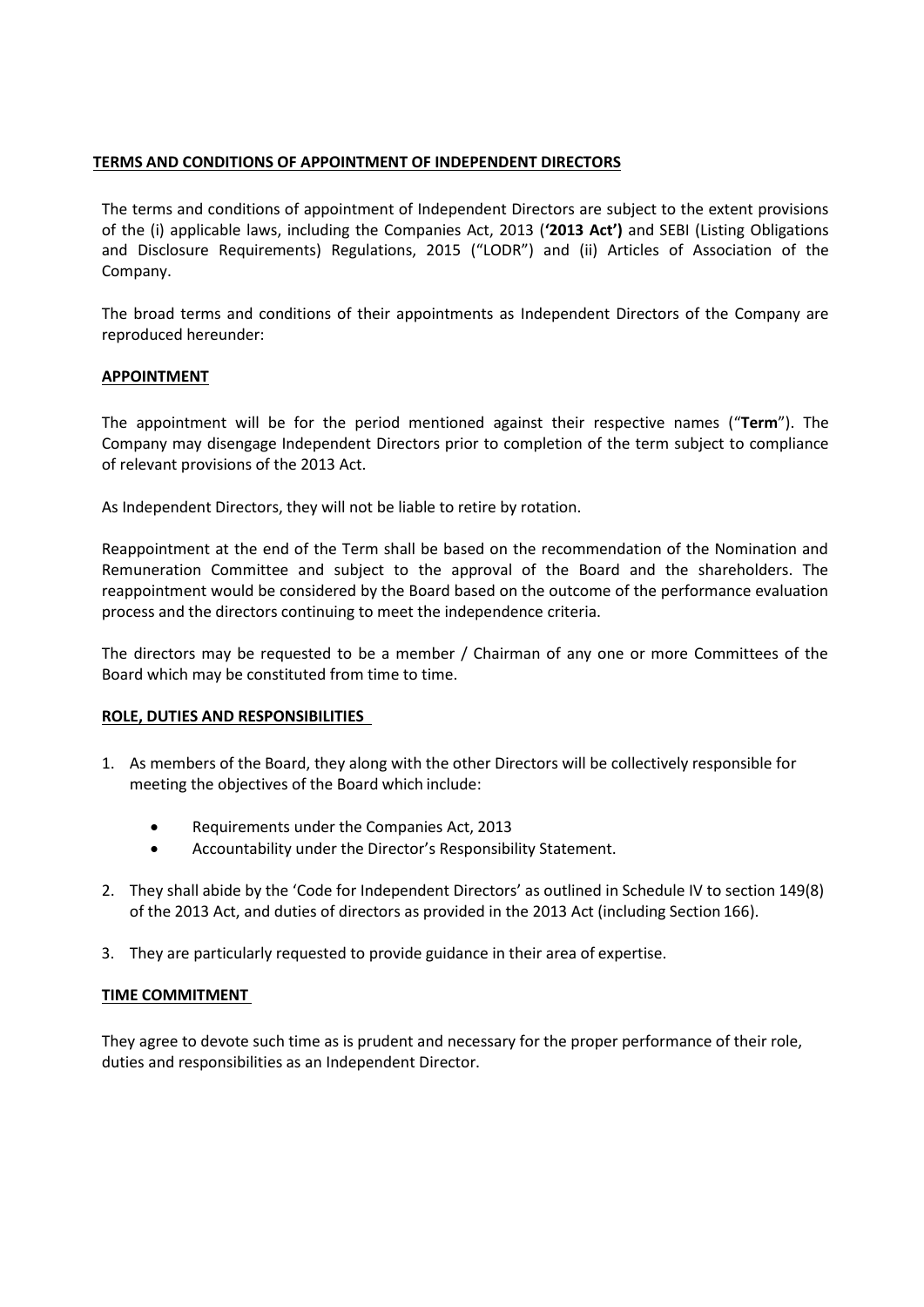### **REMUNERATION**

As Independent Directors, they shall be paid sitting fees for attending the meetings of the Board and the Committees of which they are members. The sitting fees for attending each meeting of the Board and its Committees would be as determined by the Board from time to time.

In addition to the sitting fees, commission that may be determined by the Board may also be payable to them. In determining the amount of this commission, the Board supported by the Nomination and Remuneration Committee may consider performance of the Company and their performance as evaluated by the Board.

Further, the Company may pay or reimburse to the Director such expenditure, as may have been incurred by them while performing their role as an Independent Director of the Company. This could include reimbursement of expenditure incurred by them for accommodation, travel and any out of pocket expenses for attending Board/ Committee meetings, General Meetings, court convened meetings, meetings with shareholders/creditors/management, site visits, induction and training (organized by the Company for Directors) and in obtaining, subject to the expense being reasonable, professional advice from independent advisors in the furtherance of their duties as Independent Directors.

### **TRAINING AND DEVELOPMENT**

The Company may conduct formal training program for its Independent Directors.

The Company may, as may be required, support Directors to continually update their skills and knowledge and improve their familiarity with the company and its business. The Company will fund/arrange for training on all matters which are common to the whole Board.

## **PERFORMANCE APPRAISAL / EVALUATION PROCESS**

As members of the Board, their performance as well as the performance of the entire Board and its Committees will be evaluated annually. Evaluation of each director shall be done by all the other directors. The criteria for evaluation shall be disclosed in the Company's Annual Report. However, the actual evaluation process shall remain confidential and shall be a constructive mechanism to improve the effectiveness of the Board / Committee.

## **DISCLOSURES, OTHER DIRECTORSHIPS AND BUSINESS INTERESTS**

During the Term, they agree to promptly notify the Company of any change in their directorships, and provide such other disclosures and information as may be required under the applicable laws. They also agree that upon becoming aware of any potential conflict of interest with their position as Independent Directors of the Company, they shall promptly disclose the same to the Chairman and the Company Secretary.

During their Term, they agree to promptly provide a declaration under Section 149(7) of the 2013 Act, upon any change in circumstances which may affect their status as an Independent Director.

#### **CHANGES OF PERSONAL DETAILS**

During the Term, they shall promptly intimate the Company Secretary and the Registrar of Companies in the prescribed manner, of any change in address or other contact and personal details provided to the Company.